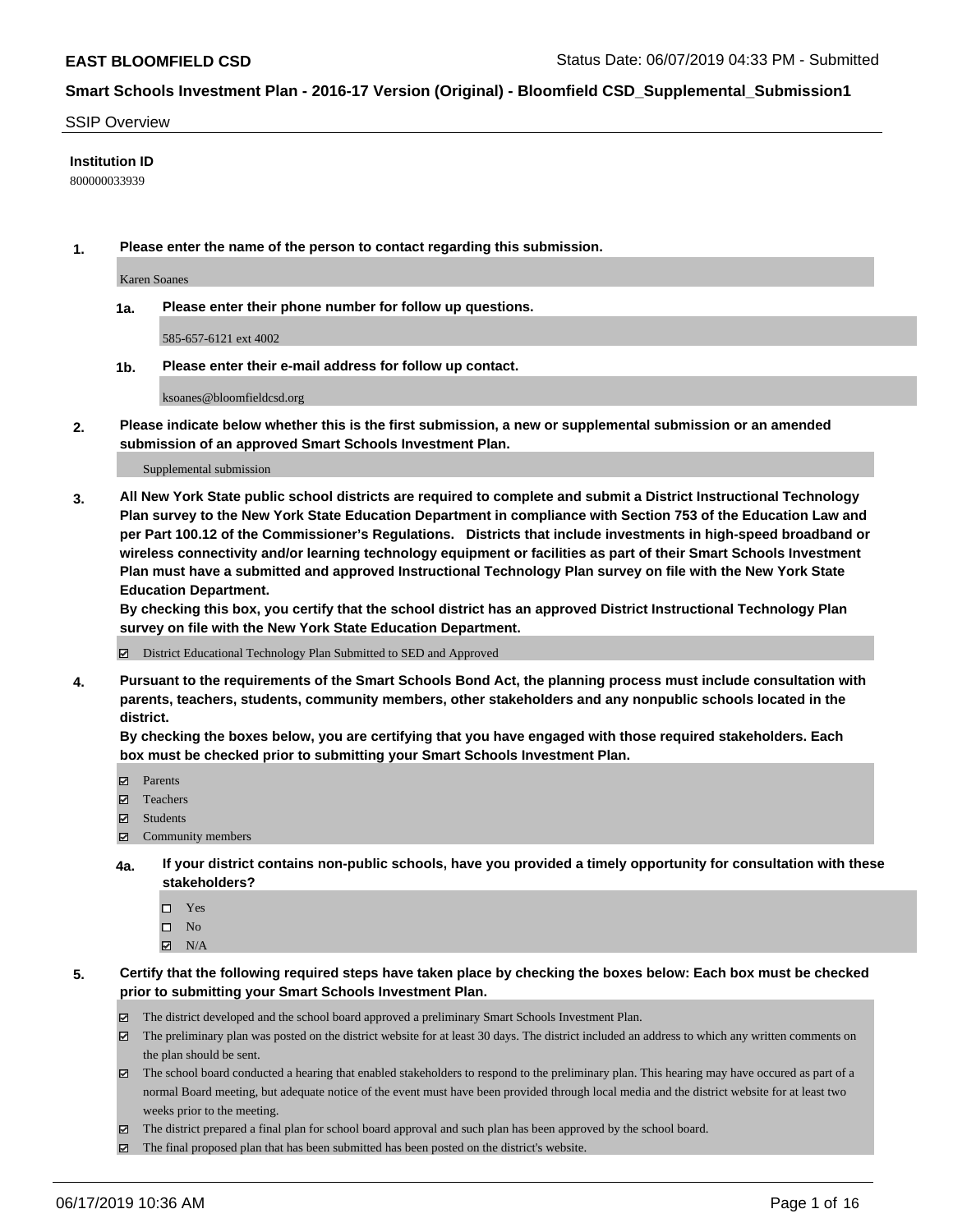SSIP Overview

**5a. Please upload the proposed Smart Schools Investment Plan (SSIP) that was posted on the district's website, along with any supporting materials. Note that this should be different than your recently submitted Educational Technology Survey. The Final SSIP, as approved by the School Board, should also be posted on the website and remain there during the course of the projects contained therein.**

BLoomfield #2 Smart Schools Investment Plan .pdf

**5b. Enter the webpage address where the final Smart Schools Investment Plan is posted. The Plan should remain posted for the life of the included projects.**

http://www.bloomfieldcsd.org/cms/One.aspx?portalId=364860&pageId=10996388

**6. Please enter an estimate of the total number of students and staff that will benefit from this Smart Schools Investment Plan based on the cumulative projects submitted to date.**

1,095

**7. An LEA/School District may partner with one or more other LEA/School Districts to form a consortium to pool Smart Schools Bond Act funds for a project that meets all other Smart School Bond Act requirements. Each school district participating in the consortium will need to file an approved Smart Schools Investment Plan for the project and submit a signed Memorandum of Understanding that sets forth the details of the consortium including the roles of each respective district.**

 $\Box$  The district plans to participate in a consortium to partner with other school district(s) to implement a Smart Schools project.

### **8. Please enter the name and 6-digit SED Code for each LEA/School District participating in the Consortium.**

| <b>Partner LEA/District</b> | <b>ISED BEDS Code</b> |
|-----------------------------|-----------------------|
| (No Response)               | (No Response)         |

#### **9. Please upload a signed Memorandum of Understanding with all of the participating Consortium partners.**

(No Response)

**10. Your district's Smart Schools Bond Act Allocation is:**

\$802,089

**11. Enter the budget sub-allocations by category that you are submitting for approval at this time. If you are not budgeting SSBA funds for a category, please enter 0 (zero.) If the value entered is \$0, you will not be required to complete that survey question.**

|                                       | Sub-           |
|---------------------------------------|----------------|
|                                       | Allocations    |
| School Connectivity                   | 129,150        |
| Connectivity Projects for Communities | $\overline{0}$ |
| <b>Classroom Technology</b>           | 219,920        |
| Pre-Kindergarten Classrooms           | $\overline{0}$ |
| Replace Transportable Classrooms      | $\Omega$       |
| High-Tech Security Features           | $\Omega$       |
| Totals:                               | 349,070        |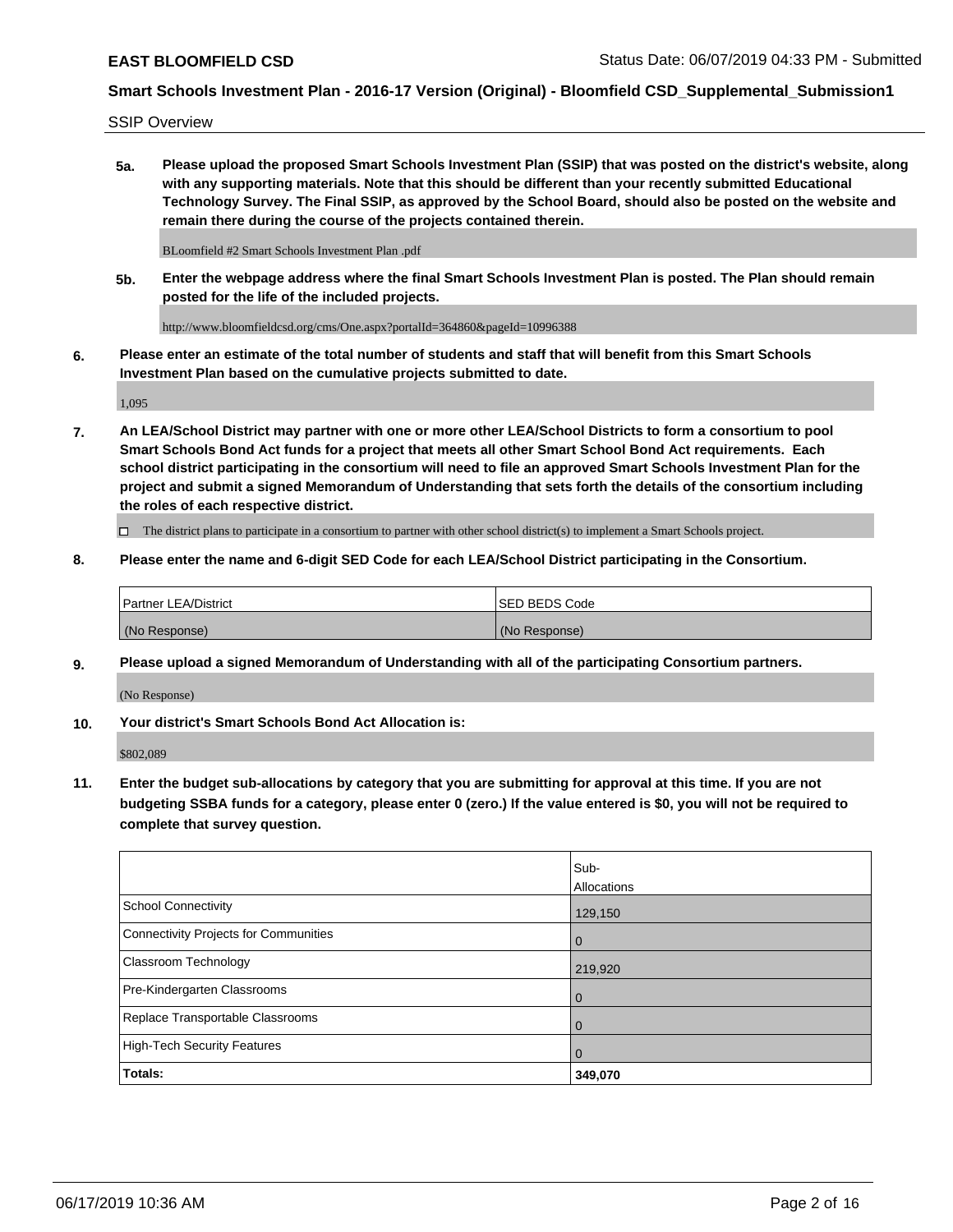School Connectivity

- **1. In order for students and faculty to receive the maximum benefit from the technology made available under the Smart Schools Bond Act, their school buildings must possess sufficient connectivity infrastructure to ensure that devices can be used during the school day. Smart Schools Investment Plans must demonstrate that:**
	- **• sufficient infrastructure that meets the Federal Communications Commission's 100 Mbps per 1,000 students standard currently exists in the buildings where new devices will be deployed, or**
	- **• is a planned use of a portion of Smart Schools Bond Act funds, or**
	- **• is under development through another funding source.**

**Smart Schools Bond Act funds used for technology infrastructure or classroom technology investments must increase the number of school buildings that meet or exceed the minimum speed standard of 100 Mbps per 1,000 students and staff within 12 months. This standard may be met on either a contracted 24/7 firm service or a "burstable" capability. If the standard is met under the burstable criteria, it must be:**

**1. Specifically codified in a service contract with a provider, and**

**2. Guaranteed to be available to all students and devices as needed, particularly during periods of high demand, such as computer-based testing (CBT) periods.**

**Please describe how your district already meets or is planning to meet this standard within 12 months of plan submission.**

The district currently meets this standard. We have 200 Mbps for our students

**1a. If a district believes that it will be impossible to meet this standard within 12 months, it may apply for a waiver of this requirement, as described on the Smart Schools website. The waiver must be filed and approved by SED prior to submitting this survey.**

 $\Box$  By checking this box, you are certifying that the school district has an approved waiver of this requirement on file with the New York State Education Department.

### **2. Connectivity Speed Calculator (Required)**

|                         | l Number of<br><b>Students</b> | Multiply by<br>100 Kbps | Divide by 1000 Current Speed<br>to Convert to<br>Required<br>Speed in Mb | lin Mb | Expected<br>Speed to be<br>Attained Within Required<br>12 Months | <b>Expected Date</b><br>When<br>Speed Will be<br><b>Met</b> |
|-------------------------|--------------------------------|-------------------------|--------------------------------------------------------------------------|--------|------------------------------------------------------------------|-------------------------------------------------------------|
| <b>Calculated Speed</b> | 910                            | 91,000                  | 91                                                                       | 200    | (No<br>Response)                                                 | (No<br>Response)                                            |

## **3. Describe how you intend to use Smart Schools Bond Act funds for high-speed broadband and/or wireless connectivity projects in school buildings.**

Our first Smart Schools Investment Plan was used to replace existing access points. This significantly increased our wireless connectivity in all of our school buildings. This second smart schools investment plan is replacing some servers and replacing switches. This will further strengthen our infrastructure and support wireless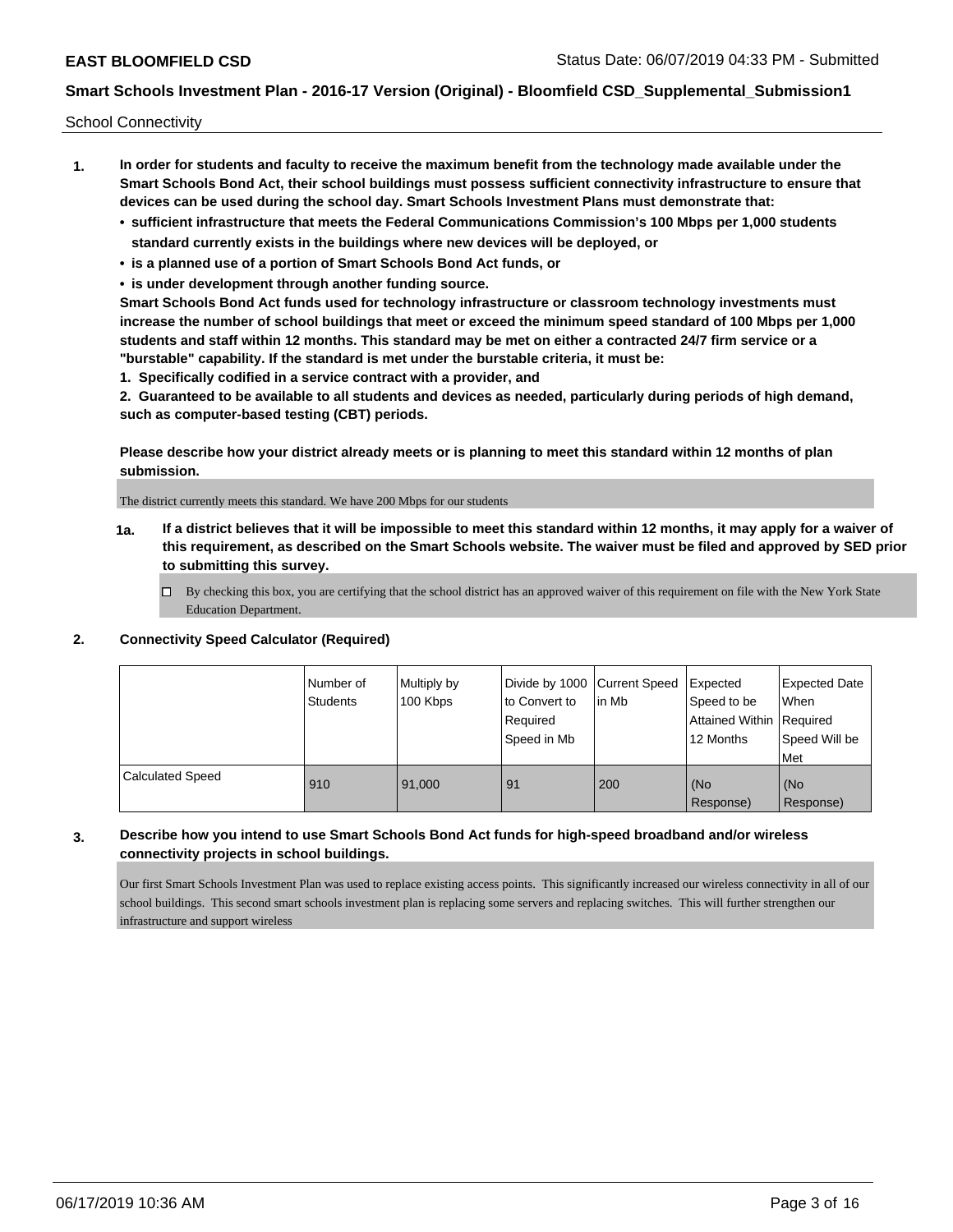School Connectivity

**4. Describe the linkage between the district's District Instructional Technology Plan and the proposed projects. (There should be a link between your response to this question and your response to Question 1 in Part E. Curriculum and Instruction "What are the district's plans to use digital connectivity and technology to improve teaching and learning?)**

Having a strong infrastructure is vital for our district. Our staff and students have embraced digital technology in the classrooms. Our secondary students regularly use their chromebooks to access digital learning content. Digital learning content includes databases from our multi-media collection in our library, ebooks, audiobooks, content area specific websites, software subscriptions such as Edulastic, Khan Academy, Castle Learning, ixl Math, Mission US, and the collaborative tools in the Google Apps for Education suite of products. The secondary building has a state of the art Technology Lab that students use for learning CAD, 3D printing, CNC machine work, and laser engraving. Our multi-media lab has high-end iMac computers and students have access to the full range of Adobe Creative Cloud products. In our elementary building students are learning keyboarding, coding, and other digital skills. The elementary students regularly make use of iReady for both math and ELA. Primary students have access to both iPads and the computer lab. Intermediate students have access to chromebooks in their classroom as well as the computer lab. A 3D printer was recently added to our Elementary Computer Lab so students can begin to learn those skills. A main focus for the Bloomfield District is making students into creators instead of just consumers of content. Having access to a variety of technology tools and software and the robust infrastructure to support it is necessary.

**5. If the district wishes to have students and staff access the Internet from wireless devices within the school building, or in close proximity to it, it must first ensure that it has a robust Wi-Fi network in place that has sufficient bandwidth to meet user demand.**

**Please describe how you have quantified this demand and how you plan to meet this demand.**

We currently monitor the bandwidth usage in the district by taking random snapshots using graphical analysis monitoring tools at different times during the day. The technology staff also conducts periodic upload and download speed tests to ensure the fiber and wireless are performing at their industry standard prescribed rates.

**6. As indicated on Page 5 of the guidance, the Office of Facilities Planning will have to conduct a preliminary review of all capital projects, including connectivity projects.**

**Please indicate on a separate row each project number given to you by the Office of Facilities Planning.**

| l Proiect Number      |  |
|-----------------------|--|
| 43-05-01-04-7-999-BA2 |  |

**7. Certain high-tech security and connectivity infrastructure projects may be eligible for an expedited review process as determined by the Office of Facilities Planning.**

**Was your project deemed eligible for streamlined review?**

Yes

**7a. Districts that choose the Streamlined Review Process will be required to certify that they have reviewed all installations with their licensed architect or engineer of record and provide that person's name and license number. The licensed professional must review the products and proposed method of installation prior to implementation and review the work during and after completion in order to affirm that the work was codecompliant, if requested.**

I certify that I have reviewed all installations with a licensed architect or engineer of record.

**8. Include the name and license number of the architect or engineer of record.**

| Name                          | i License Number |
|-------------------------------|------------------|
| <b>Steven Vincent Rebholz</b> | 199131           |

**9. If you are submitting an allocation for School Connectivity complete this table. Note that the calculated Total at the bottom of the table must equal the Total allocation for this category that you**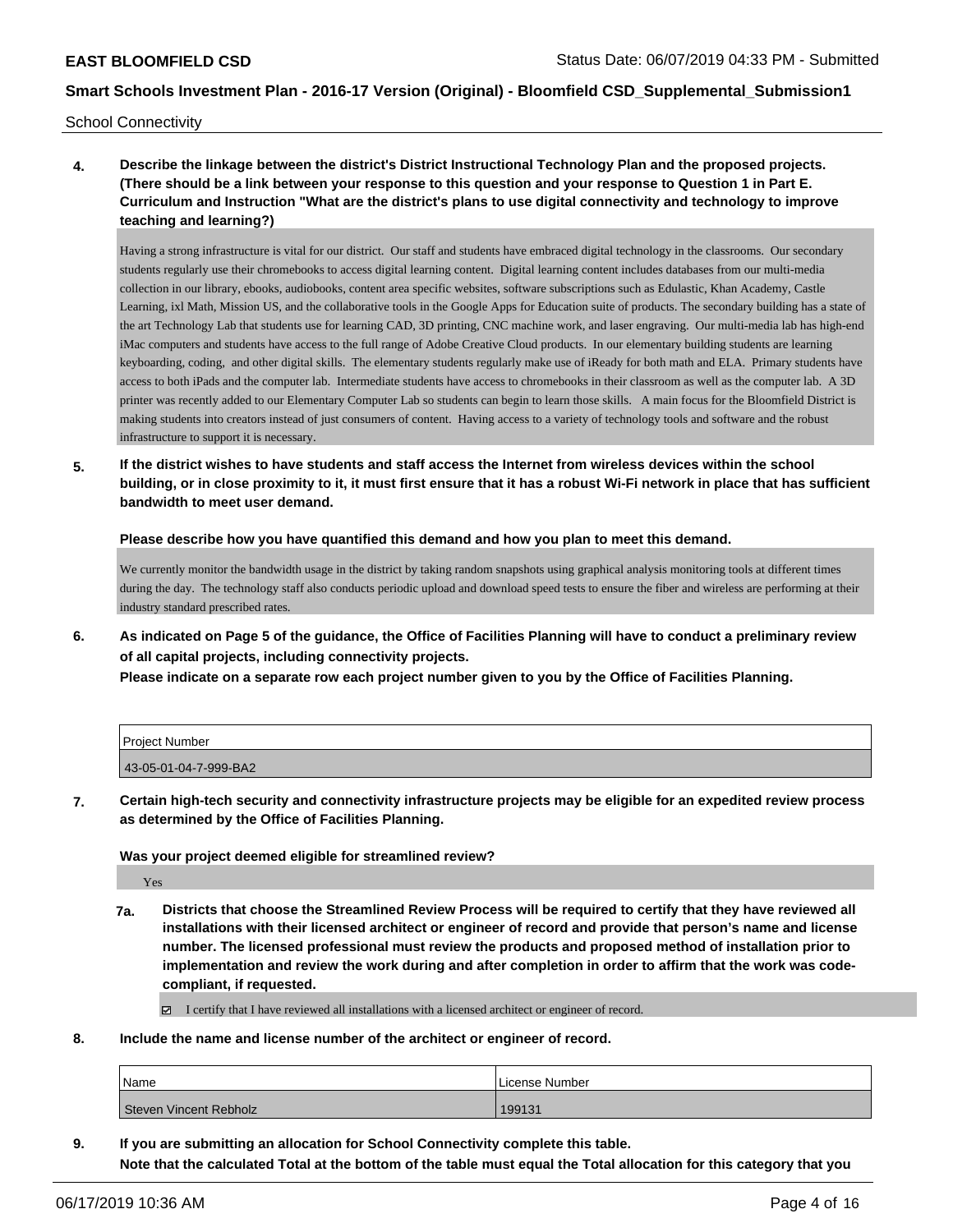School Connectivity

**entered in the SSIP Overview overall budget.** 

|                                            | Sub-          |
|--------------------------------------------|---------------|
|                                            | Allocation    |
| Network/Access Costs                       | 64,000        |
| <b>Outside Plant Costs</b>                 | (No Response) |
| School Internal Connections and Components | 42,000        |
| <b>Professional Services</b>               | 9,400         |
| Testing                                    | (No Response) |
| <b>Other Upfront Costs</b>                 | 13,750        |
| <b>Other Costs</b>                         | (No Response) |
| Totals:                                    | 129,150       |

**10. Please detail the type, quantity, per unit cost and total cost of the eligible items under each sub-category. This is especially important for any expenditures listed under the "Other" category. All expenditures must be eligible for tax-exempt financing to be reimbursed through the SSBA. Sufficient detail must be provided so that we can verify this is the case. If you have any questions, please contact us directly through smartschools@nysed.gov. NOTE: Wireless Access Points should be included in this category, not under Classroom Educational Technology, except those that will be loaned/purchased for nonpublic schools.**

| Select the allowable expenditure | Item to be purchased                    | Quantity | Cost per Item | <b>Total Cost</b> |
|----------------------------------|-----------------------------------------|----------|---------------|-------------------|
| type.                            |                                         |          |               |                   |
| Repeat to add another item under |                                         |          |               |                   |
| each type.                       |                                         |          |               |                   |
| <b>Connections/Components</b>    | 48 PoE switch                           | 14       | 3,000         | 42,000            |
| <b>Professional Services</b>     | server install                          | 4        | 2,000         | 8,000             |
| <b>Professional Services</b>     | switch install                          | 14       | 100           | 1,400             |
| <b>Other Costs</b>               | server back ups- kept in a tape library | 1        | 7,250         | 7,250             |
| <b>Other Costs</b>               | back up tapes for the library above.    |          | 6,500         | 6,500             |
| Network/Access Costs             | server 2016                             | 4        | 16.000        | 64.000            |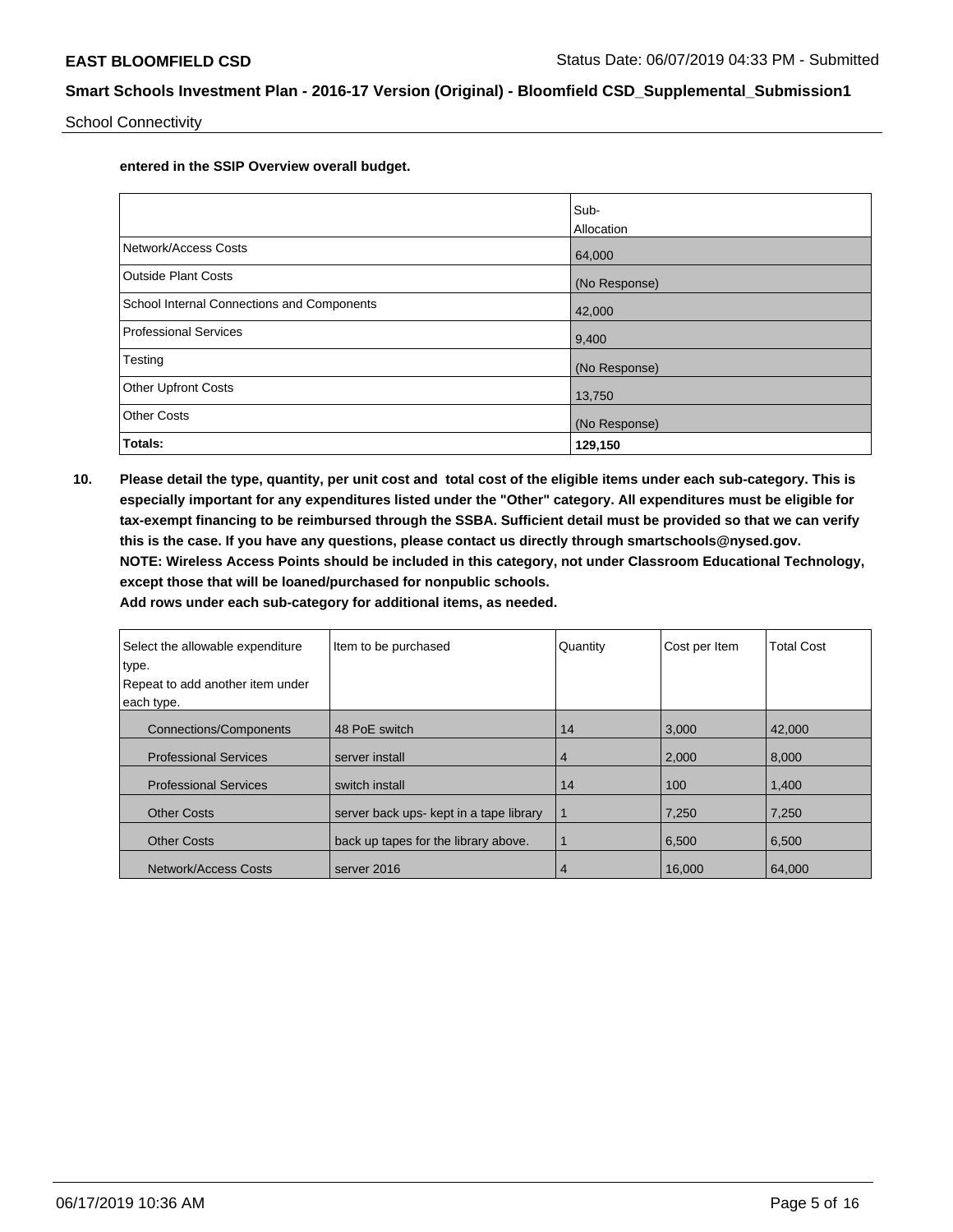Community Connectivity (Broadband and Wireless)

**1. Describe how you intend to use Smart Schools Bond Act funds for high-speed broadband and/or wireless connectivity projects in the community.**

(No Response)

**2. Please describe how the proposed project(s) will promote student achievement and increase student and/or staff access to the Internet in a manner that enhances student learning and/or instruction outside of the school day and/or school building.**

(No Response)

**3. Community connectivity projects must comply with all the necessary local building codes and regulations (building and related permits are not required prior to plan submission).**

 $\Box$  I certify that we will comply with all the necessary local building codes and regulations.

**4. Please describe the physical location of the proposed investment.**

(No Response)

**5. Please provide the initial list of partners participating in the Community Connectivity Broadband Project, along with their Federal Tax Identification (Employer Identification) number.**

| <b>Project Partners</b> | Federal ID#   |
|-------------------------|---------------|
| (No Response)           | (No Response) |

**6. If you are submitting an allocation for Community Connectivity, complete this table.**

**Note that the calculated Total at the bottom of the table must equal the Total allocation for this category that you entered in the SSIP Overview overall budget.**

|                                    | Sub-Allocation |
|------------------------------------|----------------|
| Network/Access Costs               | (No Response)  |
| <b>Outside Plant Costs</b>         | (No Response)  |
| <b>Tower Costs</b>                 | (No Response)  |
| <b>Customer Premises Equipment</b> | (No Response)  |
| <b>Professional Services</b>       | (No Response)  |
| Testing                            | (No Response)  |
| <b>Other Upfront Costs</b>         | (No Response)  |
| <b>Other Costs</b>                 | (No Response)  |
| Totals:                            | 0              |

**7. Please detail the type, quantity, per unit cost and total cost of the eligible items under each sub-category. This is especially important for any expenditures listed under the "Other" category. All expenditures must be capital-bond eligible to be reimbursed through the SSBA. If you have any questions, please contact us directly through smartschools@nysed.gov.**

| Select the allowable expenditure<br>type.      | Item to be purchased | Quantity      | Cost per Item | <b>Total Cost</b> |
|------------------------------------------------|----------------------|---------------|---------------|-------------------|
| Repeat to add another item under<br>each type. |                      |               |               |                   |
| (No Response)                                  | (No Response)        | (No Response) | (No Response) | (No Response)     |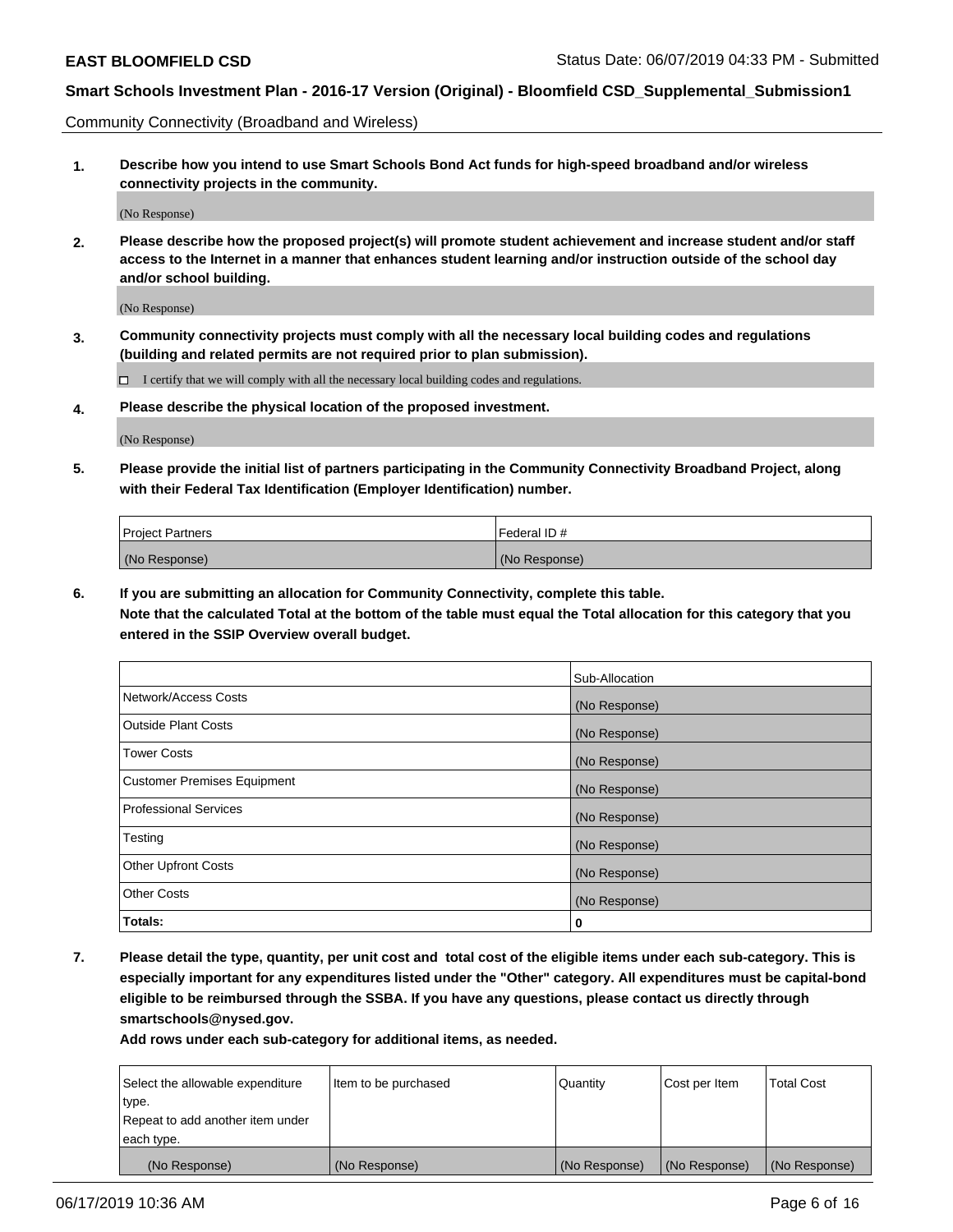### Classroom Learning Technology

**1. In order for students and faculty to receive the maximum benefit from the technology made available under the Smart Schools Bond Act, their school buildings must possess sufficient connectivity infrastructure to ensure that devices can be used during the school day. Smart Schools Investment Plans must demonstrate that sufficient infrastructure that meets the Federal Communications Commission's 100 Mbps per 1,000 students standard currently exists in the buildings where new devices will be deployed, or is a planned use of a portion of Smart Schools Bond Act funds, or is under development through another funding source. Smart Schools Bond Act funds used for technology infrastructure or classroom technology investments must increase the number of school buildings that meet or exceed the minimum speed standard of 100 Mbps per 1,000 students and staff within 12 months. This standard may be met on either a contracted 24/7 firm service or a "burstable" capability. If the standard is met under the burstable criteria, it must be:**

**1. Specifically codified in a service contract with a provider, and**

**2. Guaranteed to be available to all students and devices as needed, particularly during periods of high demand, such as computer-based testing (CBT) periods.**

**Please describe how your district already meets or is planning to meet this standard within 12 months of plan submission.**

The district currently meets this standard. We have 200 Mbps for our students

- **1a. If a district believes that it will be impossible to meet this standard within 12 months, it may apply for a waiver of this requirement, as described on the Smart Schools website. The waiver must be filed and approved by SED prior to submitting this survey.**
	- By checking this box, you are certifying that the school district has an approved waiver of this requirement on file with the New York State Education Department.

### **2. Connectivity Speed Calculator (Required)**

|                         | I Number of<br><b>Students</b> | Multiply by<br>100 Kbps | to Convert to<br>Required<br>Speed in Mb | Divide by 1000 Current Speed<br>lin Mb | Expected<br>Speed to be<br>Attained Within   Required<br>12 Months | Expected Date<br>When<br>Speed Will be<br><b>Met</b> |
|-------------------------|--------------------------------|-------------------------|------------------------------------------|----------------------------------------|--------------------------------------------------------------------|------------------------------------------------------|
| <b>Calculated Speed</b> | 910                            | 91.000                  | 91                                       | 200                                    | (No<br>Response)                                                   | (No<br>Response)                                     |

**3. If the district wishes to have students and staff access the Internet from wireless devices within the school building, or in close proximity to it, it must first ensure that it has a robust Wi-Fi network in place that has sufficient bandwidth to meet user demand.**

**Please describe how you have quantified this demand and how you plan to meet this demand.**

We currently monitor the bandwidth usage in the district by taking random snapshots using graphical analysis monitoring tools at different times during the day. The technology staff also conducts periodic upload and download speed tests to ensure the fiber and wireless are performing at their industry standard prescribed rates.

**4. All New York State public school districts are required to complete and submit an Instructional Technology Plan survey to the New York State Education Department in compliance with Section 753 of the Education Law and per Part 100.12 of the Commissioner's Regulations.**

**Districts that include educational technology purchases as part of their Smart Schools Investment Plan must have a submitted and approved Instructional Technology Plan survey on file with the New York State Education Department.**

By checking this box, you are certifying that the school district has an approved Instructional Technology Plan survey on file with the New York State Education Department.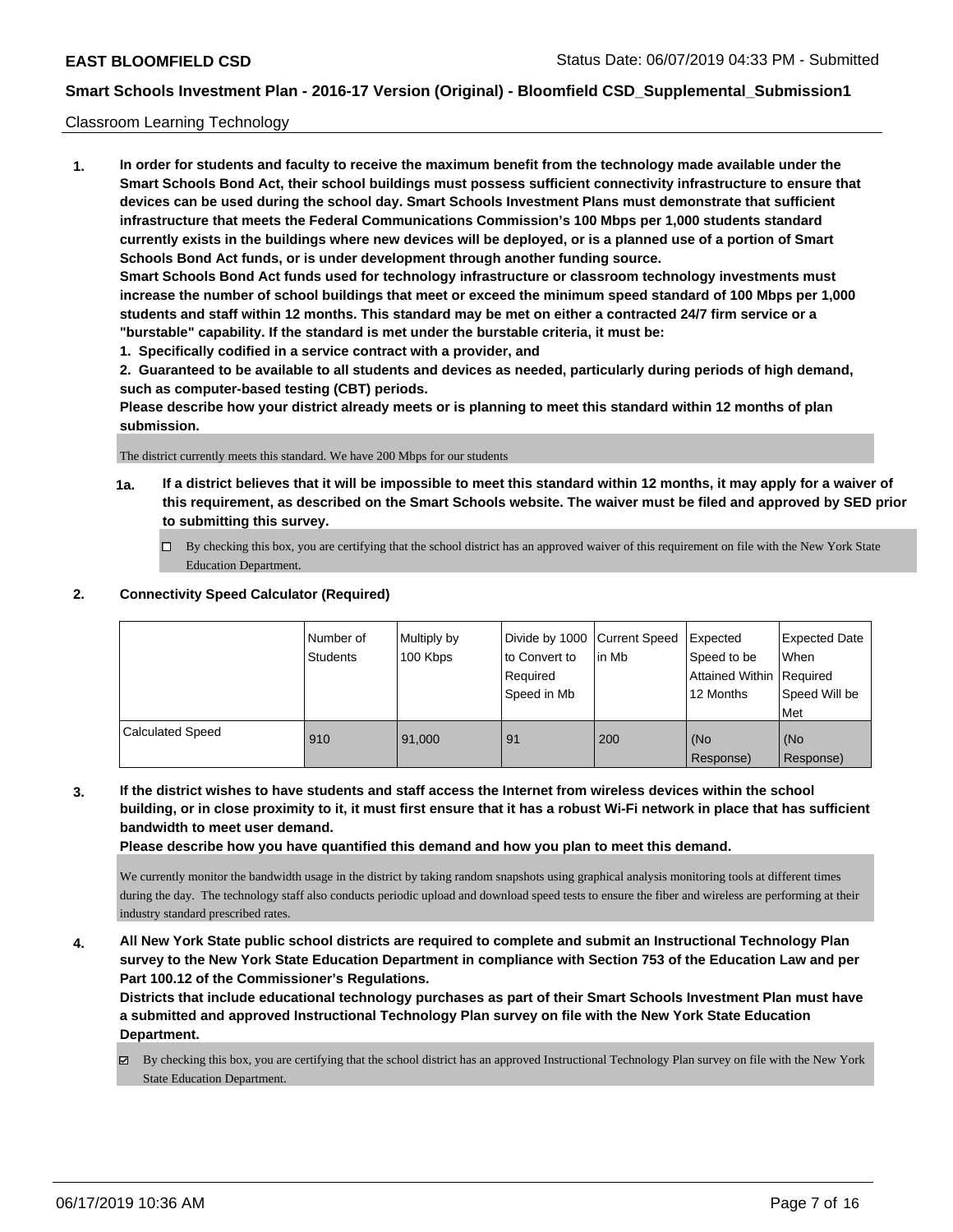#### Classroom Learning Technology

## **5. Describe the devices you intend to purchase and their compatibility with existing or planned platforms or systems. Specifically address the adequacy of each facility's electrical, HVAC and other infrastructure necessary to install and support the operation of the planned technology.**

The Technology Department and the Buildings and Grounds departments work closely together. The districts electrical and HVAC are adequate to support the technology we plan to purchase. The district upgraded the wireless access points and wiring during the 2016-2017 school year to support the number of mobile devices on the network. As technology is reviewed for future purchases, compatibility is always checked against our current platforms and systems. The district currently has chromebooks and know that they work with our access points. We know that all of our technology is compatible with the Chrome operating system. The projectors have VGA and HDMI ports making them compatible with all existing technology and going forward HDMI will be the standard connection type.

#### **6. Describe how the proposed technology purchases will:**

- **> enhance differentiated instruction;**
- **> expand student learning inside and outside the classroom;**
- **> benefit students with disabilities and English language learners; and**
- **> contribute to the reduction of other learning gaps that have been identified within the district.**

**The expectation is that districts will place a priority on addressing the needs of students who struggle to succeed in a rigorous curriculum. Responses in this section should specifically address this concern and align with the district's Instructional Technology Plan (in particular Question 2 of E. Curriculum and Instruction: "Does the district's instructional technology plan address the needs of students with disabilities to ensure equitable access to instruction, materials and assessments?" and Question 3 of the same section: "Does the district's instructional technology plan address the provision of assistive technology specifically for students with disabilities to ensure access to and participation in the general curriculum?"**

As part of a universal design approach to differentiated instruction, and supporting students with disabilities, we make use of the variety of assistive technology tools that are developed for use with Google Chrome and Google Apps for Education. These include speech-to-text and text-to-speech applications, the ability to enlarge print, simplify web pages, word prediction support, and access to word processing. These tools provide all of our students with the ability to fully participate in classroom learning activities. Having a chromebook per student makes providing access to all of these tools, as they are needed, efficient. Several students with disabilities have been piloting these tools and we know they are effective in improving student learning.

Another part of our Universal Design for Learning is classroom amplification systems. We have tested several and found they improve the learning environment for all students, especially those students with auditory processing difficulties.

As the district looks at personalized learning for students, the planned technology purchases support both students and teachers as provide individualized instruction. This primarily occurs through the use of adaptive software such as iReady and ixl. The use of software such as Castle Learning, Edulastic, Quizziz, Google Forms, and PearDeck provides real time formative assessment data for teachers as they plan instruction and AIS support for students. Teachers also differentiate for students by providing them choice in showing mastery of content. This could be through studentcreated short videos, interactive slide presentations, infographics, websites, and blog postings, to name a few examples.

As of submission of this plan, the district does not have any students identified as English Language Learners enrolled in the district. Should students with this need enroll, the district has a variety of digital tools that would support their learning and instruction.

## **7. Where appropriate, describe how the proposed technology purchases will enhance ongoing communication with parents and other stakeholders and help the district facilitate technology-based regional partnerships, including distance learning and other efforts.**

Despite the small size of the district, students have access to a variety of college credit bearing courses. However, there are students that may want to access additional courses that the district cannot provide. By providing students with their own chromebook, it eliminates one barrier to providing access to an online course or distance learning opportunity should the student want to take one of these courses.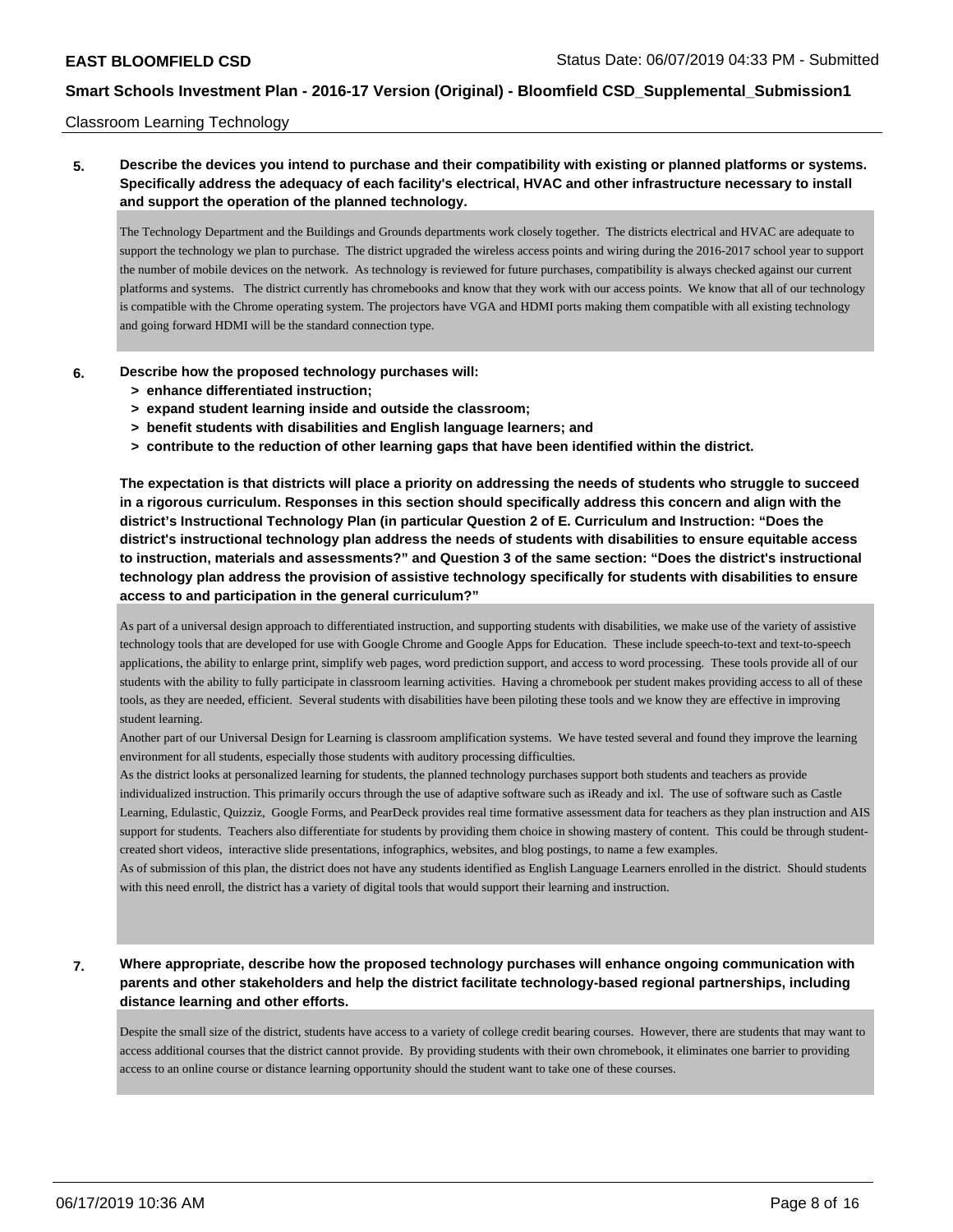#### Classroom Learning Technology

**8. Describe the district's plan to provide professional development to ensure that administrators, teachers and staff can employ the technology purchased to enhance instruction successfully.**

**Note: This response should be aligned and expanded upon in accordance with your district's response to Question 1 of F. Professional Development of your Instructional Technology Plan: "Please provide a summary of professional development offered to teachers and staff, for the time period covered by this plan, to support technology to enhance teaching and learning. Please include topics, audience and method of delivery within your summary."**

With advances in current technology, professional development can happen in many different formats. The district encourages staff to build personal learning networks and include a variety of professional development formats as part of their personal professional development plan. The goal of all district-sponsored professional development is to create training opportunities that are easily accessible, develop a common language among users regarding technology lexicon, and promote the integration of technology into rich and rewarding learning experiences for our students. The focus of our professional development has been, and will continue to be:

- Using software that provides formative assessment data for individual students
- Finding and integrating high-quality digital resources into instruction
- Content creation tools: Video software, presentation software, collaboration software
- Assistive Technology that supports all learners using Universal Design
- Using technology as a global citizen: Video conferencing, blogging, digital portfolios
- Technology tools to connect with teachers in other districts and regions to share best practices and resources, and tools to manage and organize digital resources and content
- **9. Districts must contact the SUNY/CUNY teacher preparation program that supplies the largest number of the district's new teachers to request advice on innovative uses and best practices at the intersection of pedagogy and educational technology.**
	- By checking this box, you certify that you have contacted the SUNY/CUNY teacher preparation program that supplies the largest number of your new teachers to request advice on these issues.

#### **9a. Please enter the name of the SUNY or CUNY Institution that you contacted.**

SUNY Brockport

**9b. Enter the primary Institution phone number.**

(585) 395-2510

**9c. Enter the name of the contact person with whom you consulted and/or will be collaborating with on innovative uses of technology and best practices.**

Dr. Thomas Hernandez

**10. A district whose Smart Schools Investment Plan proposes the purchase of technology devices and other hardware must account for nonpublic schools in the district.**

#### **Are there nonpublic schools within your school district?**

□ Yes  $\boxtimes$  No

**11. Nonpublic Classroom Technology Loan Calculator**

**The Smart Schools Bond Act provides that any Classroom Learning Technology purchases made using Smart Schools funds shall be lent, upon request, to nonpublic schools in the district. However, no school district shall be required to loan technology in amounts greater than the total obtained and spent on technology pursuant to the Smart Schools Bond Act and the value of such loan may not exceed the total of \$250 multiplied by the nonpublic school enrollment in the base year at the time of enactment.**

**See:**

**http://www.p12.nysed.gov/mgtserv/smart\_schools/docs/Smart\_Schools\_Bond\_Act\_Guidance\_04.27.15\_Final.pdf.**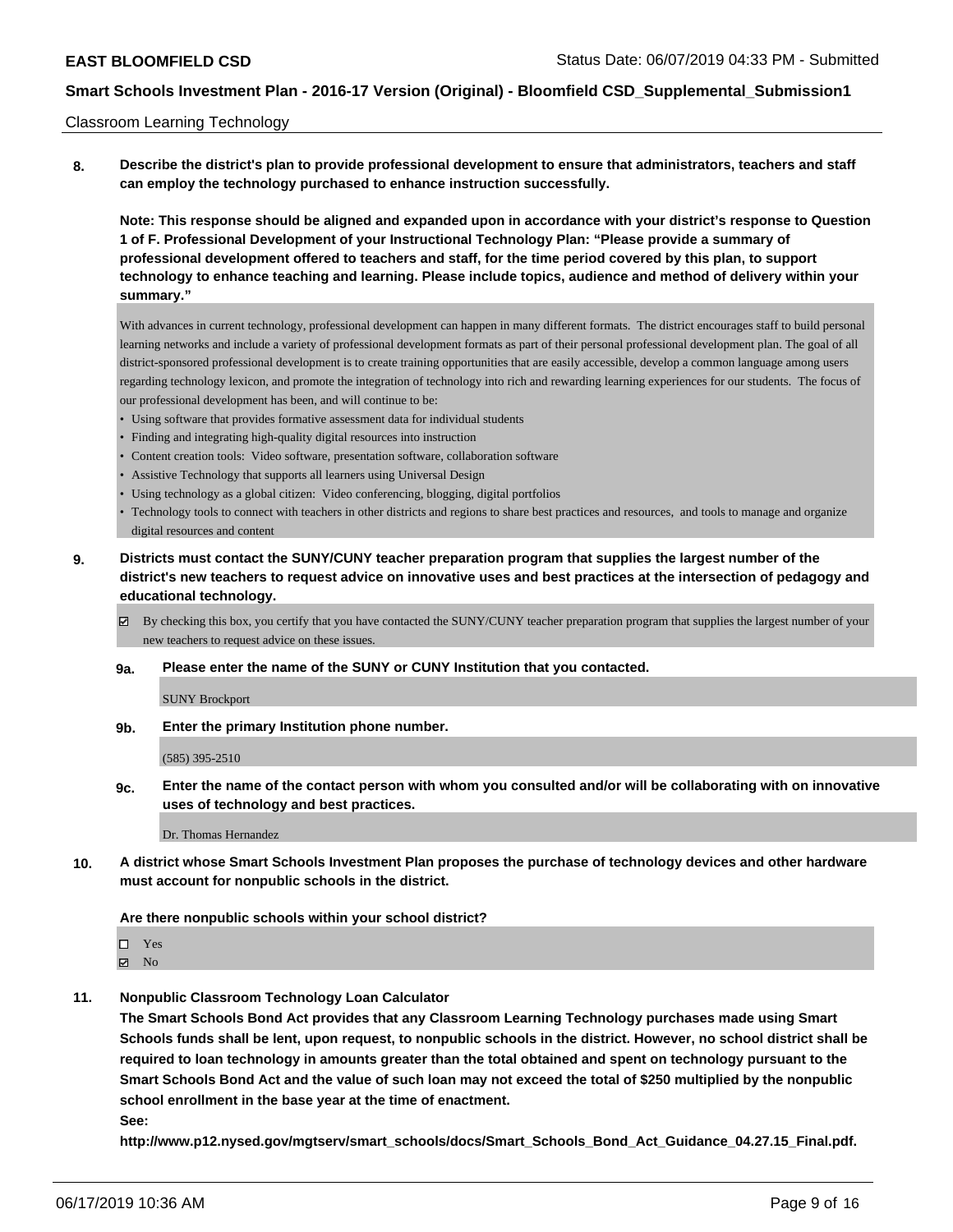Classroom Learning Technology

|                                     | 1. Classroom<br>Technology<br>Sub-allocation | l 2. Public<br>Enrollment<br>$(2014 - 15)$ | 3. Nonpublic<br>Enrollment<br>$(2014-15)$ | l 4. Sum of<br>l Public and<br>l Nonpublic                                                    | 15. Total Per<br>Pupil Sub-<br>lallocation | 6. Total<br>Nonpublic Loan  <br>Amount |
|-------------------------------------|----------------------------------------------|--------------------------------------------|-------------------------------------------|-----------------------------------------------------------------------------------------------|--------------------------------------------|----------------------------------------|
|                                     |                                              |                                            |                                           | Enrollment                                                                                    |                                            |                                        |
| Calculated Nonpublic Loan<br>Amount |                                              |                                            |                                           | (No Response)   (No Response)   (No Response)   (No Response)   (No Response)   (No Response) |                                            |                                        |

**12. To ensure the sustainability of technology purchases made with Smart Schools funds, districts must demonstrate a long-term plan to maintain and replace technology purchases supported by Smart Schools Bond Act funds. This sustainability plan shall demonstrate a district's capacity to support recurring costs of use that are ineligible for Smart Schools Bond Act funding such as device maintenance, technical support, Internet and wireless fees, maintenance of hotspots, staff professional development, building maintenance and the replacement of incidental items. Further, such a sustainability plan shall include a long-term plan for the replacement of purchased devices and equipment at the end of their useful life with other funding sources.**

 $\boxtimes$  By checking this box, you certify that the district has a sustainability plan as described above.

**13. Districts must ensure that devices purchased with Smart Schools Bond funds will be distributed, prepared for use, maintained and supported appropriately. Districts must maintain detailed device inventories in accordance with generally accepted accounting principles.**

By checking this box, you certify that the district has a distribution and inventory management plan and system in place.

**14. If you are submitting an allocation for Classroom Learning Technology complete this table. Note that the calculated Total at the bottom of the table must equal the Total allocation for this category that you entered in the SSIP Overview overall budget.**

|                         | Sub-Allocation |
|-------------------------|----------------|
| Interactive Whiteboards | l 0            |
| Computer Servers        | l 0            |
| Desktop Computers       | l O            |
| <b>Laptop Computers</b> | 41,400         |
| <b>Tablet Computers</b> | l O            |
| <b>Other Costs</b>      | 178,520        |
| Totals:                 | 219,920        |

**15. Please detail the type, quantity, per unit cost and total cost of the eligible items under each sub-category. This is especially important for any expenditures listed under the "Other" category. All expenditures must be capital-bond eligible to be reimbursed through the SSBA. If you have any questions, please contact us directly through smartschools@nysed.gov.**

**Please specify in the "Item to be Purchased" field which specific expenditures and items are planned to meet the district's nonpublic loan requirement, if applicable.**

**NOTE: Wireless Access Points that will be loaned/purchased for nonpublic schools should ONLY be included in this category, not under School Connectivity, where public school districts would list them.**

| Select the allowable expenditure<br>type.<br>Repeat to add another item under | I Item to be Purchased | Quantity | Cost per Item | <b>Total Cost</b> |
|-------------------------------------------------------------------------------|------------------------|----------|---------------|-------------------|
| each type.<br><b>Laptop Computers</b>                                         | chromebooks            | 230      | 180           | 41,400            |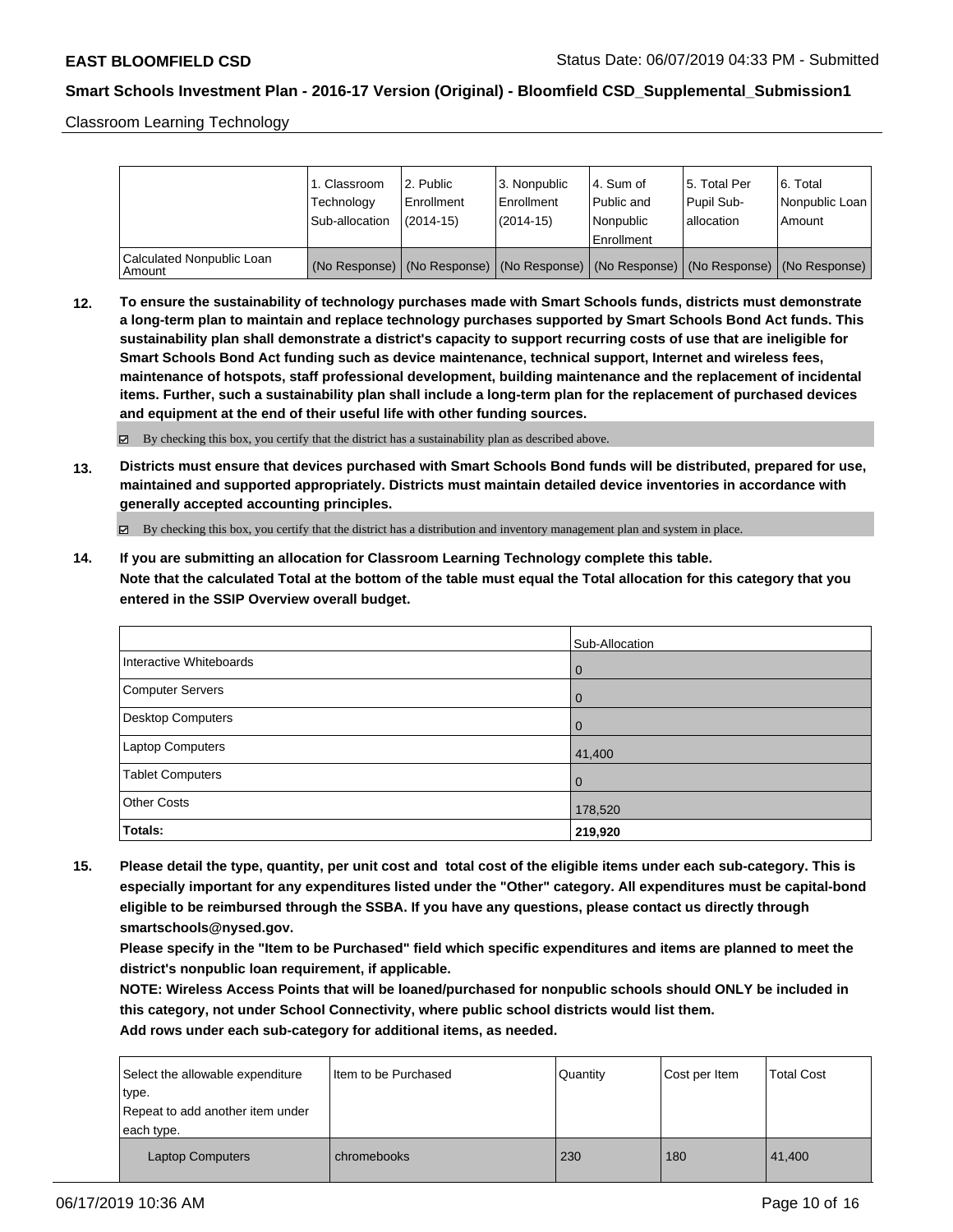Classroom Learning Technology

| Select the allowable expenditure<br>type.<br>Repeat to add another item under<br>each type. | I Item to be Purchased      | Quantity | Cost per Item | <b>Total Cost</b> |
|---------------------------------------------------------------------------------------------|-----------------------------|----------|---------------|-------------------|
| <b>Other Costs</b>                                                                          | short throw projectors      | 50       | 1,300         | 65,000            |
| <b>Other Costs</b>                                                                          | mounting hardware           | 50       | 200           | 10,000            |
| <b>Other Costs</b>                                                                          | speakers                    | 50       | 300           | 15,000            |
| <b>Other Costs</b>                                                                          | chromebook license          | 230      | 28            | 6,440             |
| <b>Other Costs</b>                                                                          | redcat amplification system | 60       | 1,368         | 82.080            |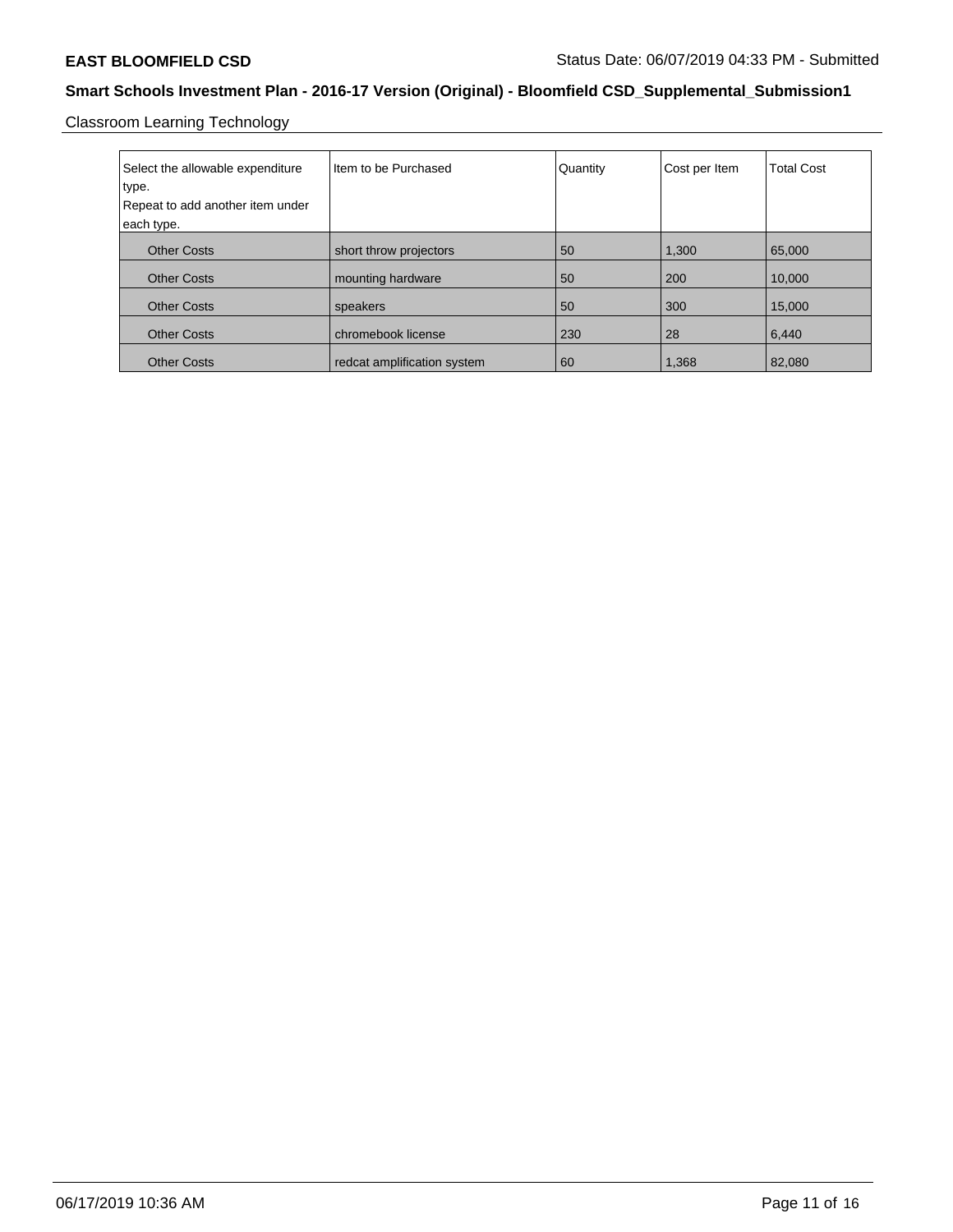#### Pre-Kindergarten Classrooms

**1. Provide information regarding how and where the district is currently serving pre-kindergarten students and justify the need for additional space with enrollment projections over 3 years.**

(No Response)

- **2. Describe the district's plan to construct, enhance or modernize education facilities to accommodate prekindergarten programs. Such plans must include:**
	- **Specific descriptions of what the district intends to do to each space;**
	- **An affirmation that pre-kindergarten classrooms will contain a minimum of 900 square feet per classroom;**
	- **The number of classrooms involved;**
	- **The approximate construction costs per classroom; and**
	- **Confirmation that the space is district-owned or has a long-term lease that exceeds the probable useful life of the improvements.**

(No Response)

**3. Smart Schools Bond Act funds may only be used for capital construction costs. Describe the type and amount of additional funds that will be required to support ineligible ongoing costs (e.g. instruction, supplies) associated with any additional pre-kindergarten classrooms that the district plans to add.**

(No Response)

**4. All plans and specifications for the erection, repair, enlargement or remodeling of school buildings in any public school district in the State must be reviewed and approved by the Commissioner. Districts that plan capital projects using their Smart Schools Bond Act funds will undergo a Preliminary Review Process by the Office of Facilities Planning.**

**Please indicate on a separate row each project number given to you by the Office of Facilities Planning.**

| Project Number |  |
|----------------|--|
| (No Response)  |  |
|                |  |

**5. If you have made an allocation for Pre-Kindergarten Classrooms, complete this table.**

**Note that the calculated Total at the bottom of the table must equal the Total allocation for this category that you entered in the SSIP Overview overall budget.**

|                                          | Sub-Allocation |
|------------------------------------------|----------------|
| Construct Pre-K Classrooms               | (No Response)  |
| Enhance/Modernize Educational Facilities | (No Response)  |
| <b>Other Costs</b>                       | (No Response)  |
| Totals:                                  | 0              |

**6. Please detail the type, quantity, per unit cost and total cost of the eligible items under each sub-category. This is especially important for any expenditures listed under the "Other" category. All expenditures must be capital-bond eligible to be reimbursed through the SSBA. If you have any questions, please contact us directly through smartschools@nysed.gov.**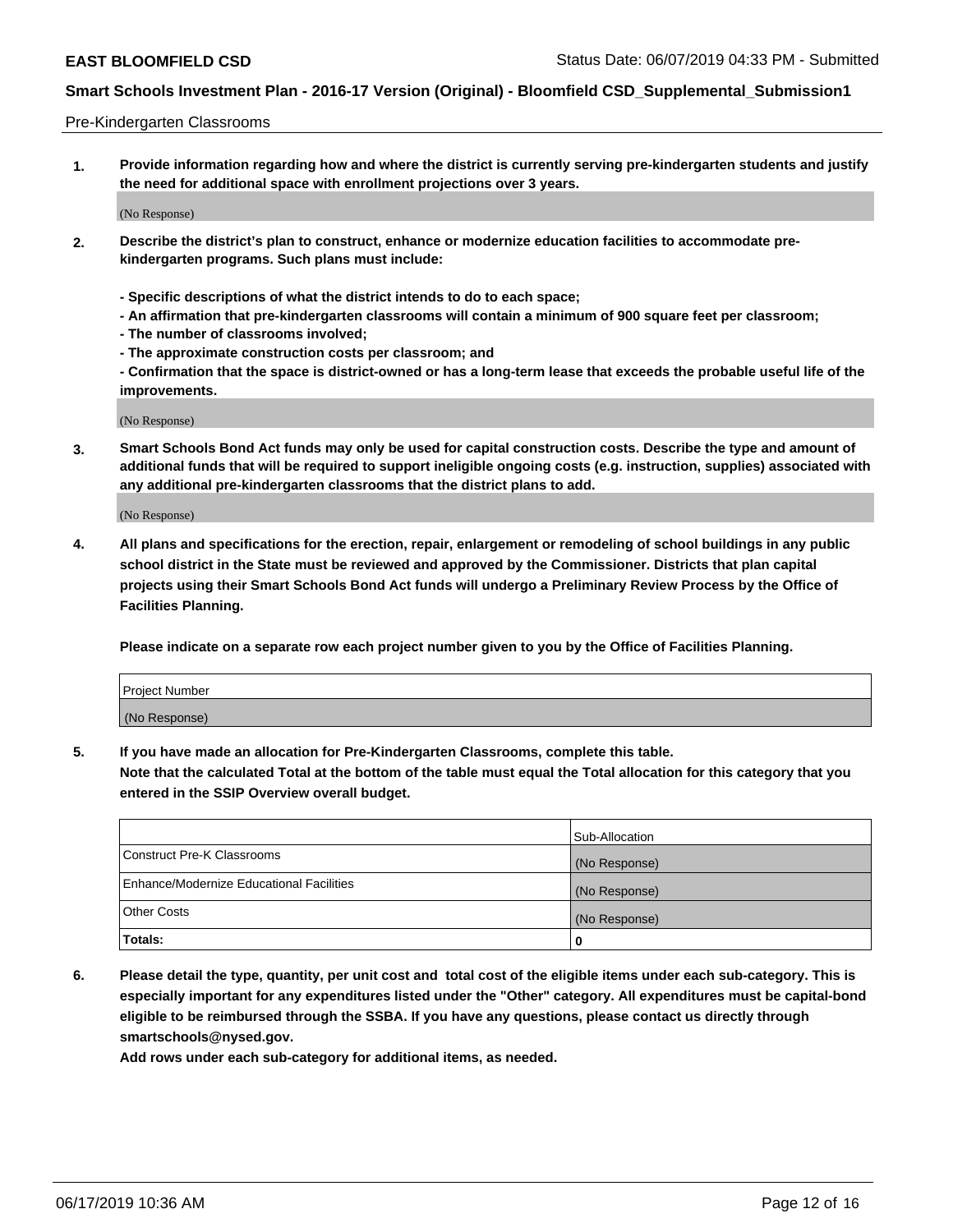Pre-Kindergarten Classrooms

| Select the allowable expenditure<br>type.      | Item to be purchased | Quantity      | Cost per Item | <b>Total Cost</b> |
|------------------------------------------------|----------------------|---------------|---------------|-------------------|
| Repeat to add another item under<br>each type. |                      |               |               |                   |
| (No Response)                                  | (No Response)        | (No Response) | (No Response) | (No Response)     |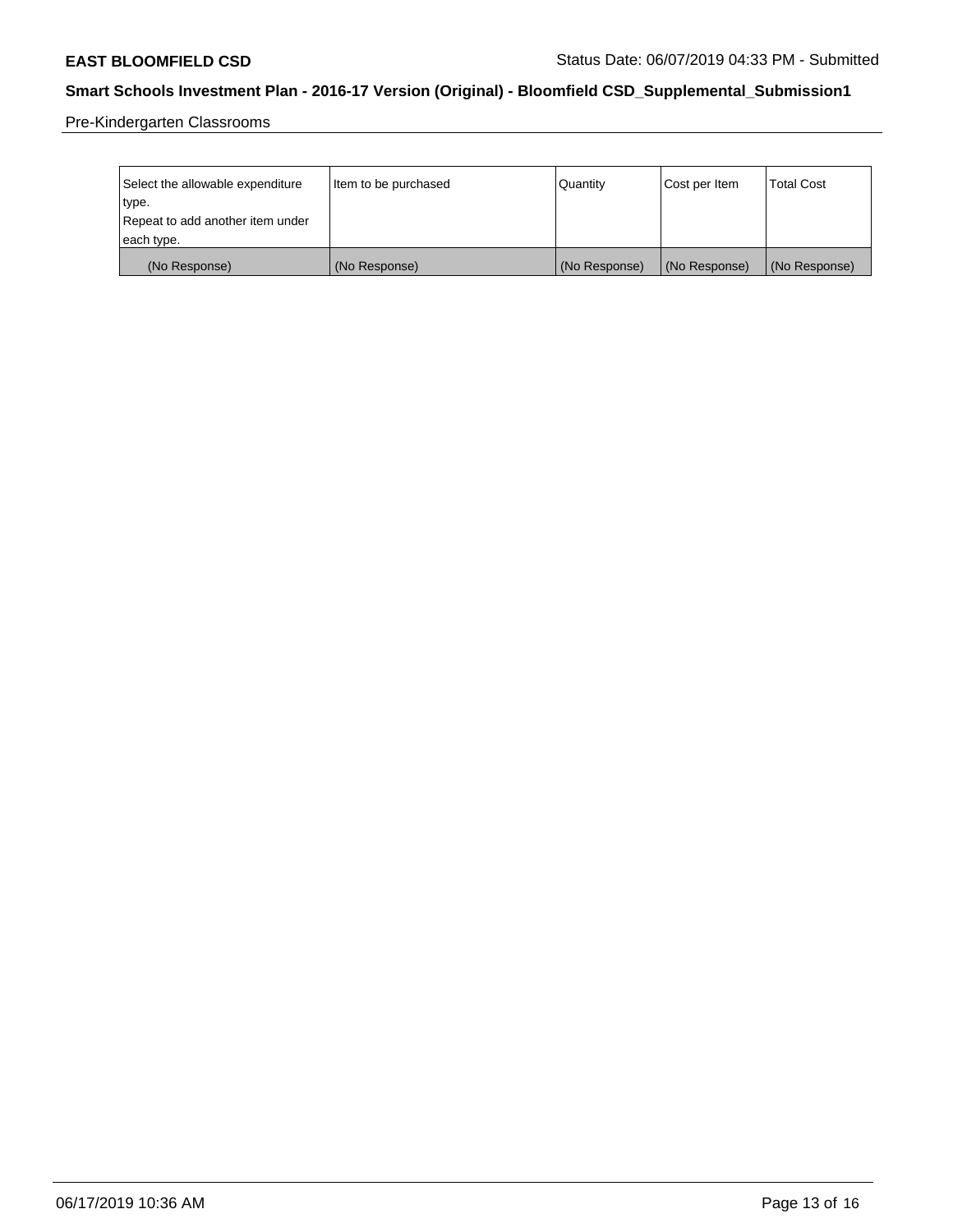Replace Transportable Classrooms

**1. Describe the district's plan to construct, enhance or modernize education facilities to provide high-quality instructional space by replacing transportable classrooms.**

(No Response)

**2. All plans and specifications for the erection, repair, enlargement or remodeling of school buildings in any public school district in the State must be reviewed and approved by the Commissioner. Districts that plan capital projects using their Smart Schools Bond Act funds will undergo a Preliminary Review Process by the Office of Facilities Planning.**

**Please indicate on a separate row each project number given to you by the Office of Facilities Planning.**

| Project Number |  |
|----------------|--|
|                |  |
|                |  |
|                |  |
|                |  |
| (No Response)  |  |
|                |  |
|                |  |
|                |  |

**3. For large projects that seek to blend Smart Schools Bond Act dollars with other funds, please note that Smart Schools Bond Act funds can be allocated on a pro rata basis depending on the number of new classrooms built that directly replace transportable classroom units.**

**If a district seeks to blend Smart Schools Bond Act dollars with other funds describe below what other funds are being used and what portion of the money will be Smart Schools Bond Act funds.**

(No Response)

**4. If you have made an allocation for Replace Transportable Classrooms, complete this table. Note that the calculated Total at the bottom of the table must equal the Total allocation for this category that you entered in the SSIP Overview overall budget.**

|                                                | Sub-Allocation |
|------------------------------------------------|----------------|
| Construct New Instructional Space              | (No Response)  |
| Enhance/Modernize Existing Instructional Space | (No Response)  |
| <b>Other Costs</b>                             | (No Response)  |
| Totals:                                        | 0              |

**5. Please detail the type, quantity, per unit cost and total cost of the eligible items under each sub-category. This is especially important for any expenditures listed under the "Other" category. All expenditures must be capital-bond eligible to be reimbursed through the SSBA. If you have any questions, please contact us directly through smartschools@nysed.gov.**

| Select the allowable expenditure | Item to be purchased | l Quantitv    | Cost per Item | <b>Total Cost</b> |
|----------------------------------|----------------------|---------------|---------------|-------------------|
| type.                            |                      |               |               |                   |
| Repeat to add another item under |                      |               |               |                   |
| each type.                       |                      |               |               |                   |
| (No Response)                    | (No Response)        | (No Response) | (No Response) | (No Response)     |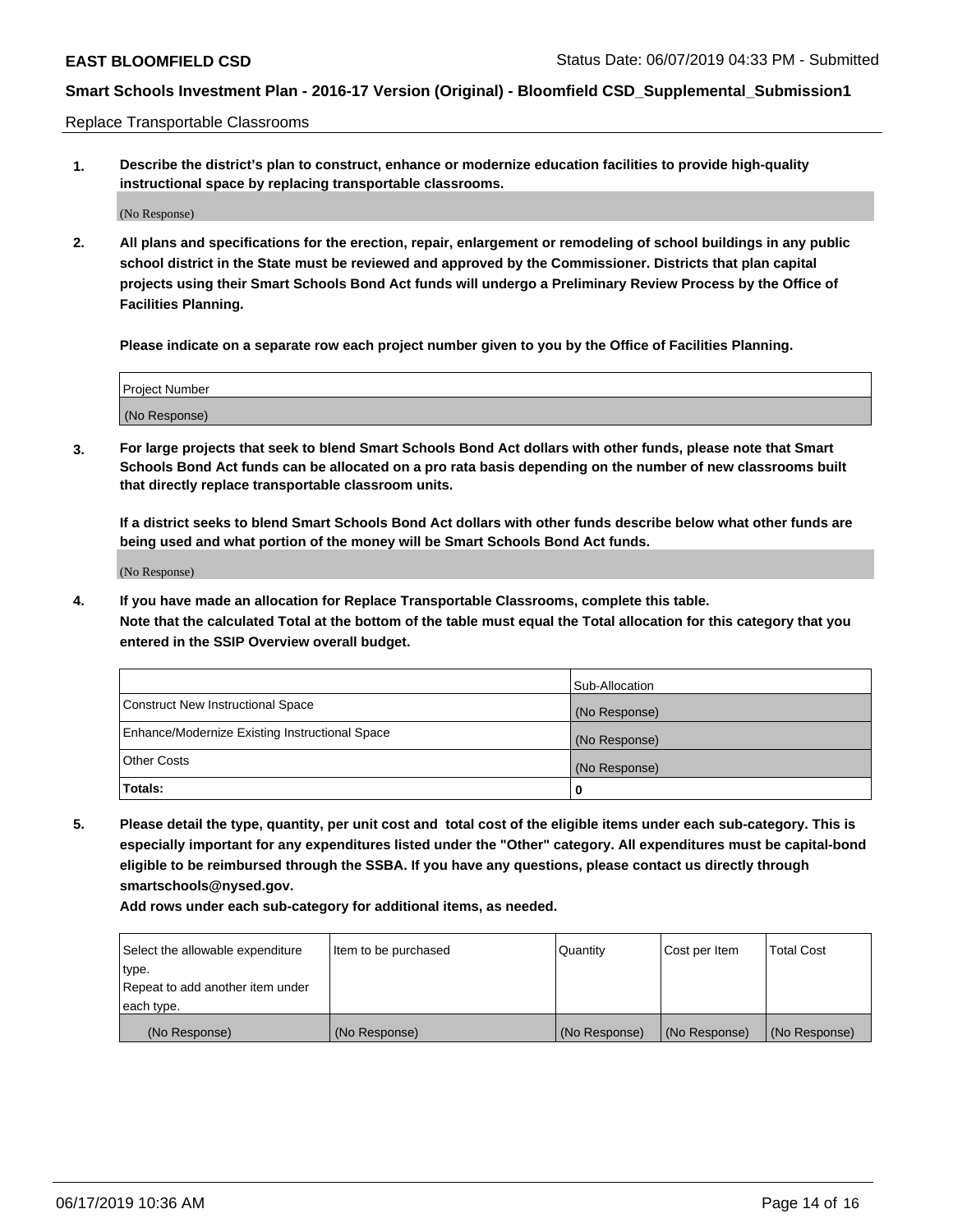High-Tech Security Features

**1. Describe how you intend to use Smart Schools Bond Act funds to install high-tech security features in school buildings and on school campuses.**

(No Response)

**2. All plans and specifications for the erection, repair, enlargement or remodeling of school buildings in any public school district in the State must be reviewed and approved by the Commissioner. Districts that plan capital projects using their Smart Schools Bond Act funds will undergo a Preliminary Review Process by the Office of Facilities Planning.** 

**Please indicate on a separate row each project number given to you by the Office of Facilities Planning.**

| <b>Project Number</b> |  |
|-----------------------|--|
| (No Response)         |  |

- **3. Was your project deemed eligible for streamlined Review?**
	- Yes
	- $\square$  No
- **4. Include the name and license number of the architect or engineer of record.**

| <b>Name</b>   | License Number |
|---------------|----------------|
| (No Response) | (No Response)  |

**5. If you have made an allocation for High-Tech Security Features, complete this table.**

**Note that the calculated Total at the bottom of the table must equal the Total allocation for this category that you entered in the SSIP Overview overall budget.**

|                                                      | Sub-Allocation |
|------------------------------------------------------|----------------|
| Capital-Intensive Security Project (Standard Review) | (No Response)  |
| <b>Electronic Security System</b>                    | (No Response)  |
| <b>Entry Control System</b>                          | (No Response)  |
| Approved Door Hardening Project                      | (No Response)  |
| <b>Other Costs</b>                                   | (No Response)  |
| Totals:                                              | 0              |

**6. Please detail the type, quantity, per unit cost and total cost of the eligible items under each sub-category. This is especially important for any expenditures listed under the "Other" category. All expenditures must be capital-bond eligible to be reimbursed through the SSBA. If you have any questions, please contact us directly through smartschools@nysed.gov.**

| Select the allowable expenditure | Item to be purchased | l Quantitv    | Cost per Item | <b>Total Cost</b> |
|----------------------------------|----------------------|---------------|---------------|-------------------|
| type.                            |                      |               |               |                   |
| Repeat to add another item under |                      |               |               |                   |
| each type.                       |                      |               |               |                   |
| (No Response)                    | (No Response)        | (No Response) | (No Response) | (No Response)     |